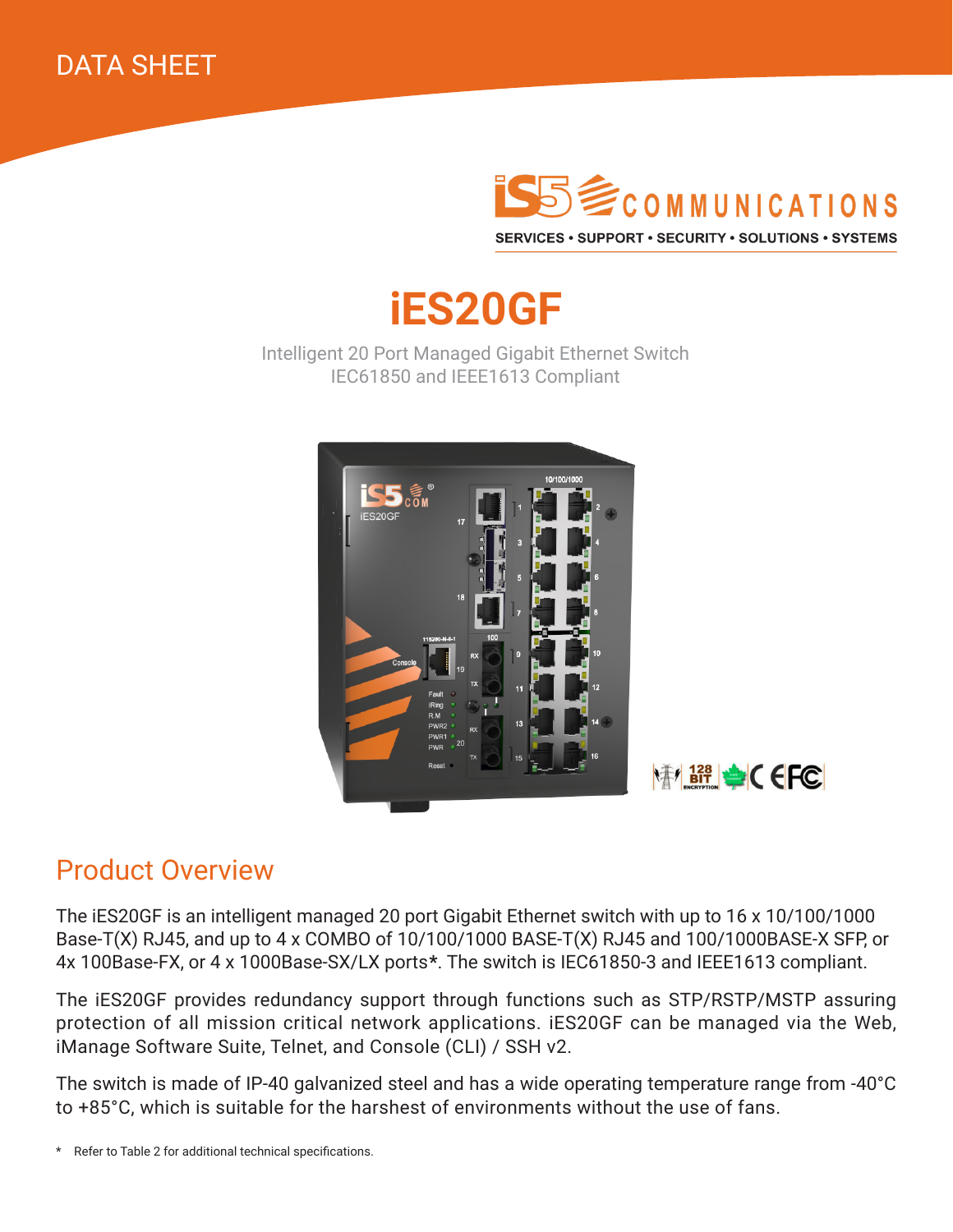### **Features and Benefits**

#### Table 1. Features

| <b>FEATURE</b>                                                                                                  |                                                                                                                                                                                                                                                                                                                                                                                             |  |  |  |  |
|-----------------------------------------------------------------------------------------------------------------|---------------------------------------------------------------------------------------------------------------------------------------------------------------------------------------------------------------------------------------------------------------------------------------------------------------------------------------------------------------------------------------------|--|--|--|--|
| <b>SUPPORTS</b>                                                                                                 | $\cdot$ STP / RSTP / MSTP<br>LLDP (Link Layer Discovery Protocol)<br>$\bullet$<br>Modbus TCP<br>• VLAN Priority-supports priority-tagged frames to be received by specific IEDs<br>HTTPS / SSH v2<br>SNTP for synchronizing the switch's clock<br>$\bullet$<br>NTPv4 - Network Time Protocol Version 4*<br>$\bullet$<br>• TLS Version 1.2<br>MRP - Media Redundancy Protocol**<br>$\bullet$ |  |  |  |  |
| IGMP V2 / V3 (IGMP SNOOPING)                                                                                    |                                                                                                                                                                                                                                                                                                                                                                                             |  |  |  |  |
| SNMP V1 / V2C /V3 & RMON                                                                                        |                                                                                                                                                                                                                                                                                                                                                                                             |  |  |  |  |
| ACL, AAA (RADIUS), AND NAS 802.1X (USER AUTHENTICATION)                                                         |                                                                                                                                                                                                                                                                                                                                                                                             |  |  |  |  |
| 9.6K BYTES JUMBO FRAME                                                                                          |                                                                                                                                                                                                                                                                                                                                                                                             |  |  |  |  |
| MULTIPLE ALARM NOTIFICATION METHODS                                                                             |                                                                                                                                                                                                                                                                                                                                                                                             |  |  |  |  |
| CONFIGURABLE BY WEB UI, TELNET, CONSOLE(CLI), IMANAGE SOFTWARE RUNNING ON WINDOWS 10, NT /2000/ XP/2003/VISTA/7 |                                                                                                                                                                                                                                                                                                                                                                                             |  |  |  |  |
| DIN RAIL AND PANEL MOUNT                                                                                        |                                                                                                                                                                                                                                                                                                                                                                                             |  |  |  |  |
|                                                                                                                 |                                                                                                                                                                                                                                                                                                                                                                                             |  |  |  |  |

\* The NTPv4 version will be delivered to the customer by request.

\*\* MRP implementation is based on IEC 62439 Ed. 1.0

### **PRODUCT SPECIFICATIONS**

Table 2. Technical Specification

| <b>DESCRIPTION</b>                                                                                                                                                                             | <b>SPECIFICATION</b>                                                                                                                                                                                                                                                                  |
|------------------------------------------------------------------------------------------------------------------------------------------------------------------------------------------------|---------------------------------------------------------------------------------------------------------------------------------------------------------------------------------------------------------------------------------------------------------------------------------------|
| 10/100/1000 BASE-T(X) RJ45 PORTS<br>AUTO MDI/MDIX                                                                                                                                              | Up to 16                                                                                                                                                                                                                                                                              |
| COMBO OF 10/100/1000 BASE-T(X) RJ45<br>AND 100/1000BASE-X SFP, OR 10/100/1000<br>BASE-T(X) RJ45, OR 100/1000 BASE-X SFP, OR<br>100FX MM/SM SC/ST, OR 1000SX MM SC/ST,<br>1000LX SM SC/ST PORTS | Up to $4$                                                                                                                                                                                                                                                                             |
| RS-232 SERIAL CONSOLE PORT                                                                                                                                                                     | RS-232 in RJ45 connector with console cable: 115200 bps, 8, N, 1                                                                                                                                                                                                                      |
| WARNING / MONITORING SYSTEM                                                                                                                                                                    | Relay output for fault event alarming<br>2 alarm warning methods for system events supported:<br>SYSLOG with server / client structure; recording and viewing events in the System Event Log<br>$\bullet$<br>SMTP for notification via email<br>$\bullet$<br>Event selection per port |
| <b>ALARM</b>                                                                                                                                                                                   | Relay output to carry capacity of 1 A at 24 VDC                                                                                                                                                                                                                                       |

| <b>TECHNOLOGY</b>        |                                                                                                                                                                                |
|--------------------------|--------------------------------------------------------------------------------------------------------------------------------------------------------------------------------|
| <b>MAC TABLE</b>         | 8K                                                                                                                                                                             |
| PRIORITY QUEUES          | 8                                                                                                                                                                              |
| PROCESSING               | Store-and-Forward                                                                                                                                                              |
| <b>SWITCH PROPERTIES</b> | Switching latency: 7 µs<br>Switching bandwidth: 40 Gbps<br>Max. Number of Available VLANs: 4096<br>IGMP multicast groups: 32 per each VLAN<br>Port rate limiting: User Defined |
| <b>JUMBO FRAME</b>       | 9.6K                                                                                                                                                                           |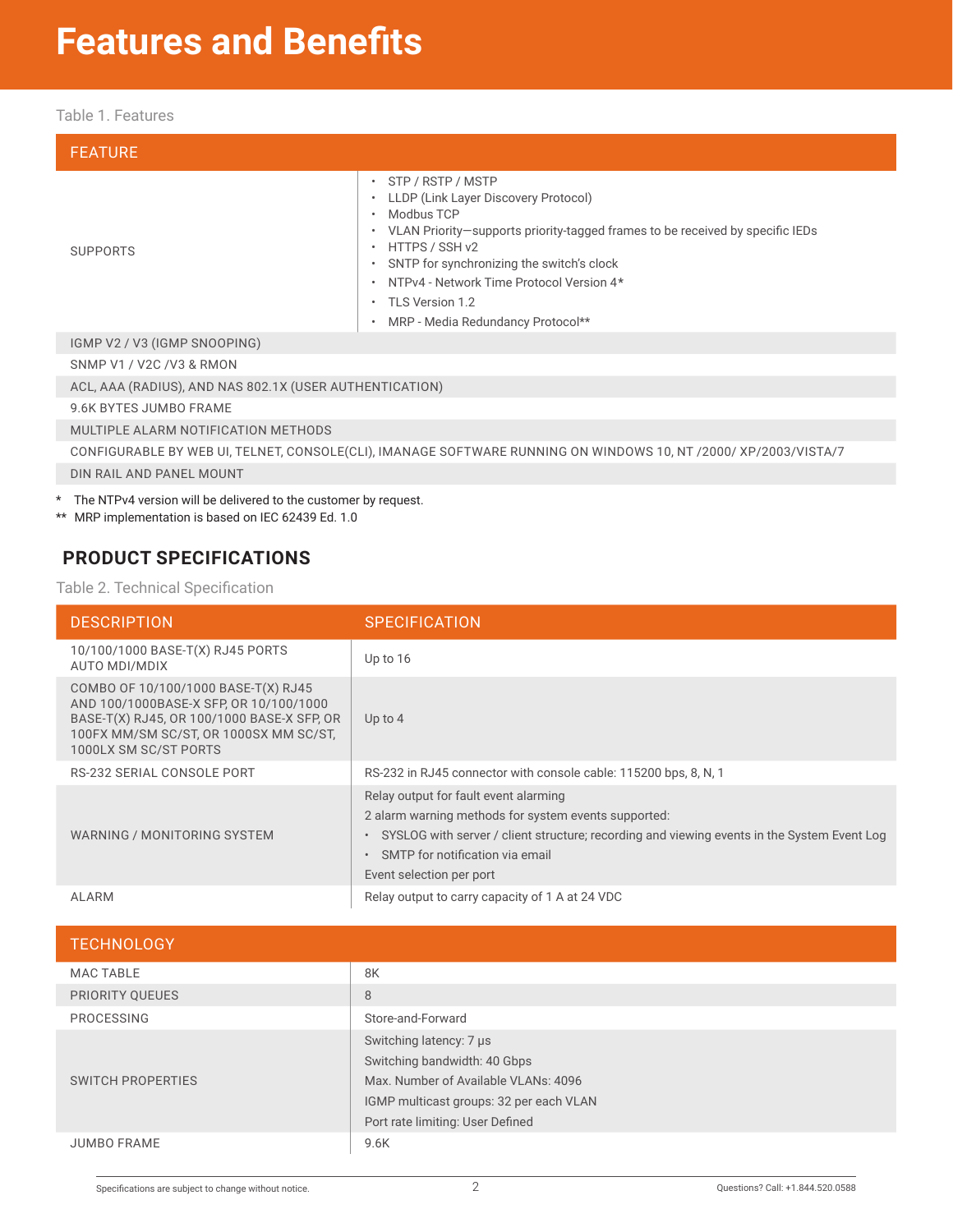# **Product Specifications**

| <b>TECHNOLOGY</b>           |                                                                                                                                                                                                                                                                                                                                                                                                                                                                                                                                                                                                                                                                                                                     |
|-----------------------------|---------------------------------------------------------------------------------------------------------------------------------------------------------------------------------------------------------------------------------------------------------------------------------------------------------------------------------------------------------------------------------------------------------------------------------------------------------------------------------------------------------------------------------------------------------------------------------------------------------------------------------------------------------------------------------------------------------------------|
| <b>SECURITY FEATURES</b>    | STP/RSTP/MSTP<br>Device Binding and Remote Control security<br>Access Control List (ACL) for every port<br>Authentication, Authorization and Accounting (AAA)<br>$\bullet$<br>RADIUS Authentication management<br>$\bullet$<br>Port based network access control (NAS) 802.1x<br>QoS for achieving efficient bandwidth utilization<br>Private VLAN with Port Isolation Configuration<br>VLAN (802.1 Q) for segregation and securing network traffic<br>SNMPv3 authentication and privacy encryption<br>HTTPS / SSH v2 enhanced network security<br>$\bullet$<br>Web and CLI authentication and authorization                                                                                                        |
| <b>SOFTWARE FEATURES</b>    | Web or CLI based Management (Console or Telnet / SSH v2)<br>DHCP Server / Relay<br>VLAN (802.1Q) for segregating and securing network traffic<br>Supports SNMPv1/v2/v3<br>Traffic Prioritization-Storm Control and Quality of Service (QoS) includingDSCP-Based QoS<br>Ingress Port Classification<br>Multicast traffic-IGMP Snooping (IGMP v1/v2 / v3) and unregisteredIPMCv4 Flooding<br>$\bullet$<br>Warnings (Syslog and SMTP) and Fault Alarm (power failure)<br>Monitoring and Diagnostics-MAC Table and Port Statistics (portsmonitoring including for<br>SFP ports, system information, issuing PING packetsfor troubleshooting IP connectivity<br>issues)<br>SNTP for synchronizing of clocks over network |
| NETWORK REDUNDANCY          | RSTP (IEEE 802.1 D/w)<br>MSTP (RSTP/ STP compatible)<br>Fast Recovery and Dual Port Recovery                                                                                                                                                                                                                                                                                                                                                                                                                                                                                                                                                                                                                        |
| PHYSICAL CHARACTERISTICS    |                                                                                                                                                                                                                                                                                                                                                                                                                                                                                                                                                                                                                                                                                                                     |
| <b>ENCLOSURE</b>            | IP-40 Galvanized Steel                                                                                                                                                                                                                                                                                                                                                                                                                                                                                                                                                                                                                                                                                              |
| DIMENSIONS (W X D X H)      | 133.7 (W) x 157.5 (D) x 154.1 (H) mm (5.27 x 6.20 x 6.07 inches)                                                                                                                                                                                                                                                                                                                                                                                                                                                                                                                                                                                                                                                    |
| WEIGHT (G)                  | $~1000 \text{ g}$                                                                                                                                                                                                                                                                                                                                                                                                                                                                                                                                                                                                                                                                                                   |
| <b>POWER</b>                |                                                                                                                                                                                                                                                                                                                                                                                                                                                                                                                                                                                                                                                                                                                     |
| <b>INPUT POWER</b>          | Redundant Power Supplies: Dual Input 10-48VDC, Dual Input 36-75VDC,<br>or Dual Input 110-370VDC or 90-264VAC 50/60Hz                                                                                                                                                                                                                                                                                                                                                                                                                                                                                                                                                                                                |
| POWER CONSUMPTION (TYP.)    | 20 Watts                                                                                                                                                                                                                                                                                                                                                                                                                                                                                                                                                                                                                                                                                                            |
| OVERLOAD CURRENT PROTECTION | Present                                                                                                                                                                                                                                                                                                                                                                                                                                                                                                                                                                                                                                                                                                             |
| REVERSE POLARITY PROTECTION | Internal                                                                                                                                                                                                                                                                                                                                                                                                                                                                                                                                                                                                                                                                                                            |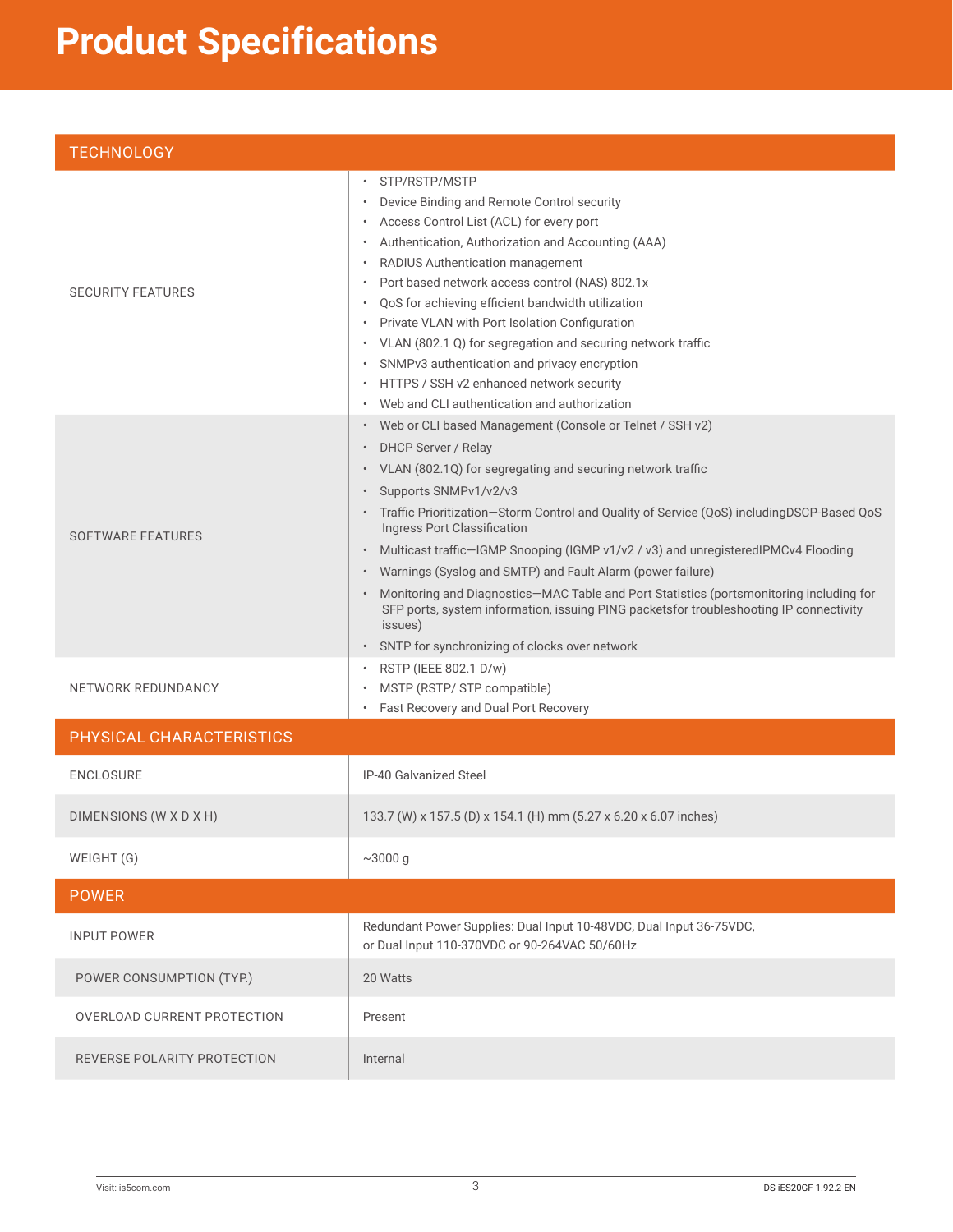### Table 3. Compliance Specification

| <b>TYPE</b>                | <b>STANDARDS</b>                                                                                                            |
|----------------------------|-----------------------------------------------------------------------------------------------------------------------------|
| ELECTROMAGNETIC EMISSIONS  | FCC Part 15, CISPR (EN55022) class A,<br>EN50155 (EN50121-3-2, EN55011, EN50121-4)                                          |
| ELECTROMAGNETIC IMMUNITY   | EN61000-4-2 (ESD), EN61000-4-3 (RS), EN61000-4-4 (EFT), EN61000-4-5 (Surge),<br>EN61000-4-6 (CS), EN61000-4-8, EN61000-4-11 |
| <b>INDUSTRY STANDARDS</b>  | IEC 61850-3, IEEE 1613                                                                                                      |
| <b>SAFETY STANDARDS</b>    | EN60950-1                                                                                                                   |
| OPERATING ENVIRONMENT      | -40 $\degree$ C to +85 $\degree$ C (-40o to 185 $\degree$ F) (no fans)<br>EN 60068-2-21                                     |
| <b>STORAGE ENVIRONMENT</b> | -40 $\circ$ C to +85 $\circ$ C (-40 $\circ$ to 185 $\circ$ F)<br>EN 60068-2-14                                              |
| <b>OPERATING HUMIDITY</b>  | 5% to 95% Non-condensing<br>EN 60068-2-30                                                                                   |
| <b>SHOCK</b>               | IEC60068-2-27                                                                                                               |
| <b>FREE FALL</b>           | IEC60068-2-32                                                                                                               |
| <b>VIBRATION</b>           | IEC60068-2-6                                                                                                                |
| WARRANTY                   | 5 years, (extendable option with additional terms)                                                                          |

#### Table 4. Standards and Management

| <b>DESCRIPTION</b>    | <b>SPECIFICATION</b>                                                                                                                                                                                                                                                                                                                                                                                                                                                                                                                                      |                                                                                                                                                                                                                       |                                                                                                                                                                                                                                                                                                   |  |  |
|-----------------------|-----------------------------------------------------------------------------------------------------------------------------------------------------------------------------------------------------------------------------------------------------------------------------------------------------------------------------------------------------------------------------------------------------------------------------------------------------------------------------------------------------------------------------------------------------------|-----------------------------------------------------------------------------------------------------------------------------------------------------------------------------------------------------------------------|---------------------------------------------------------------------------------------------------------------------------------------------------------------------------------------------------------------------------------------------------------------------------------------------------|--|--|
| <b>IEEE STANDARDS</b> | IEEE 802.3 for 10Base-T<br>IEEE 802.3u for 100Base-TX and 100Base-FX<br>IEEE 802.3ab for 1000Base-T<br>IEEE 802.3z for 1000Base-X<br>IEEE 802.3x for Flow control<br>IEEE 802.3ad for LACP (Link Aggregation Control Protocol)<br>IEEE 802.1D - 1998 Spanning Tree Protocol (STP)<br>IEEE 802.1D - 2004 /w Rapid Spanning Tree Protocol (RSTP)<br>IEEE 802.1Q - 2014 Bridged Networks<br>IEEE 802.1-2010 Port Based Network Access Control<br>IEEE 802.1AB - 2016 Station and Media Access Connectivity discovery (LLDP)<br>IEEE 802.1AX Link Aggregation |                                                                                                                                                                                                                       |                                                                                                                                                                                                                                                                                                   |  |  |
| <b>RFC COMPLIANCE</b> | <b>RFC 768: UDP</b><br><b>RFC 783: TFTP</b><br><b>RFC 791: IPv4</b><br><b>RFC 792: ICMP</b><br><b>RFC 793: TCP</b><br>RFC 854: Telnet<br><b>RFC 959: FTP</b><br><b>RFC 1157: SNMPv1</b>                                                                                                                                                                                                                                                                                                                                                                   | RFC 1901,1902-1907 SNMPv2<br>RFC 2273-2275: SNMPv3<br>RFC 2571: SNMP Management<br>RFC 1166: IP Addresses<br>RFC 1643: Ethernet InterfaceMIB<br><b>RFC 1757: RMON</b><br><b>RFC 2068: HTTP</b><br><b>RFC 2990 QoS</b> | RFC 2131, 2132: DHCP<br>$\bullet$<br>RFC 2236: IGMP v2<br>$\bullet$<br>RFC 3376: IGMP v3<br>$\bullet$<br>RFC 2474: DiffServ Precedence<br>$\bullet$<br>RFC 3046: DHCP Relay<br>$\bullet$<br><b>Agent Information Option</b><br>RFC 3580: 802.1x RADIUS<br>RFC 4250-4252 SSH Protocol<br>$\bullet$ |  |  |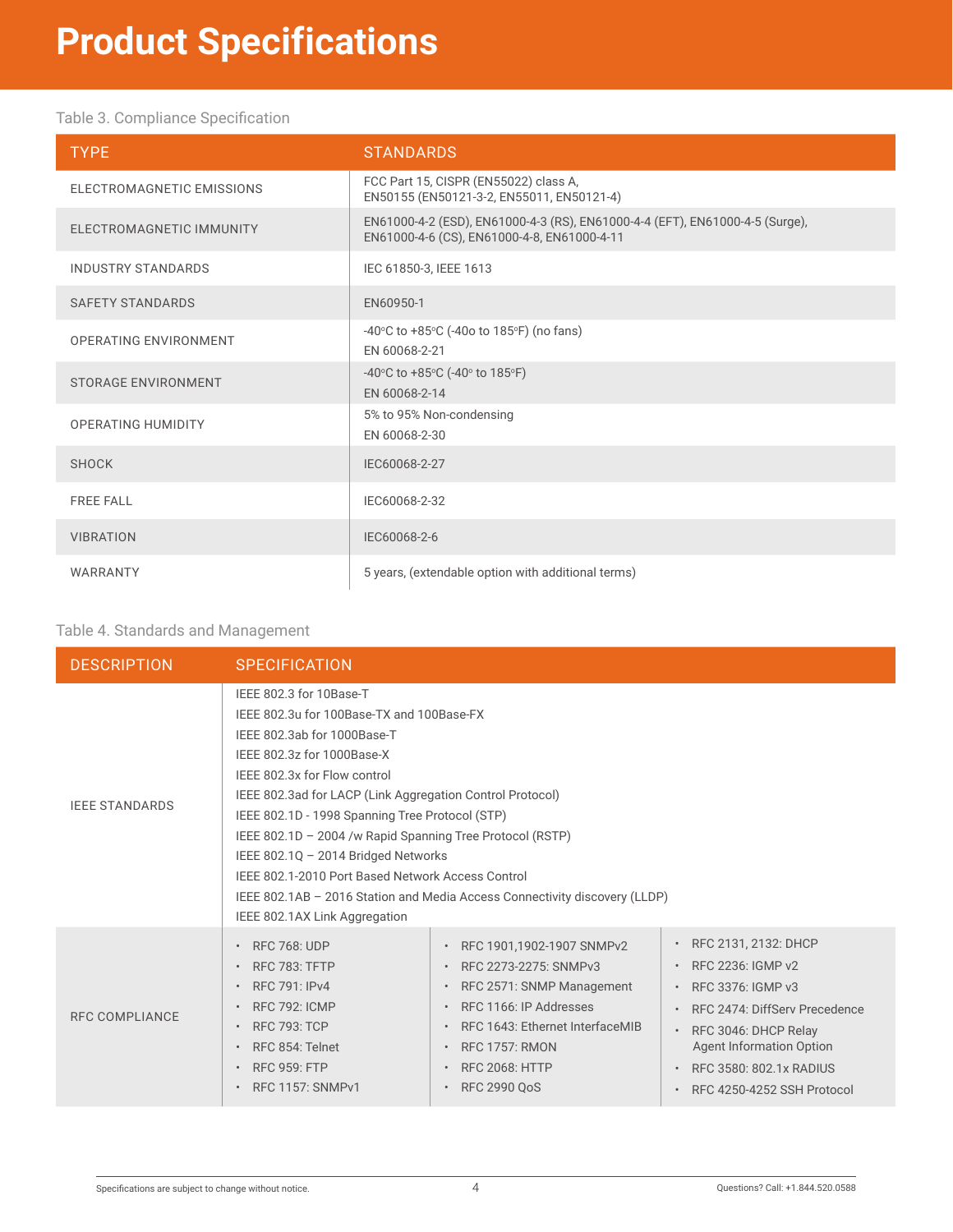## **Dimensions**

All dimensions are shown in inches [millimeters].







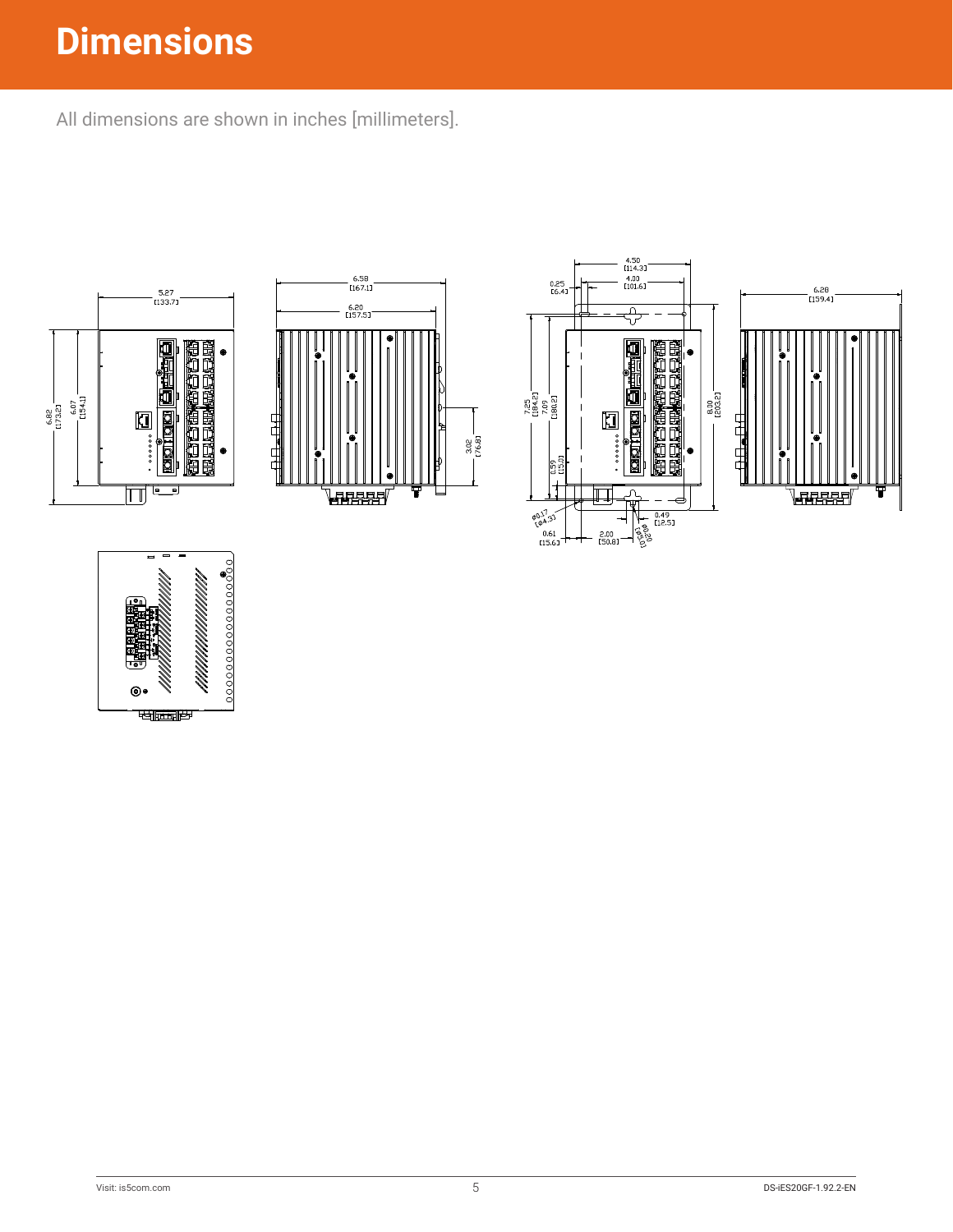#### **SUPPORTED SFPs FOR iES20GF**

| <b>ORDER CODE</b> | <b>DESCRIPTION</b>                                                  | <b>PORTS</b><br>$9 - 20$ |
|-------------------|---------------------------------------------------------------------|--------------------------|
| SFP100-MM-550     | SFP 100Mbps Multimode LC Transceiver 550m, 850nm, -40°C to +85°C    |                          |
| SFP100-MM-2       | SFP 100Mbps Multimode LC Transceiver 2km, 1310nm, -40°C to +85°C    |                          |
| SFP100-SM-20      | SFP 100Mbps Singlemode LC Transceiver 20km, 1310nm, -40°C to +85°C  |                          |
| SFP100-SM-40      | SFP 100Mbps Singlemode LC Transceiver 40km, 1300nm, -40°C to +85°C  |                          |
| SFP100-SM-100     | SFP 100Mbps Singlemode LC Transceiver 100km, 1550nm, -40°C to +85°C |                          |
| SFP100-SM-120     | SFP 100Mbps Singlemode LC Transceiver 120km, 1550nm, -40°C to +85°C |                          |
| <b>SFP1000-TX</b> | SFP 1000Mbps TX RJ45 Transceiver 100m, -40°C to +85°C               |                          |
| SFP1000-MM-550    | SFP 1Gbps Multimode LC Transceiver 550m, 850nm, -40°C to +85°C      |                          |
| SFP1000-MM-2      | SFP 1Gbps Multimode LC Transceiver 2km, 1310nm, -40°C to +85°C      |                          |
| SFP1000-SM-10     | SFP 1Gbps Singlemode LC Transceiver 10km, 1310nm, -40°C to +85°C    |                          |
| SFP1000-SM-20     | SFP 1Gbps Singlemode LC Transceiver 20km, 1310nm, -40°C to +85°C    |                          |
| SFP1000-SM-40     | SFP 1Gbps Singlemode LC Transceiver 40km, 1310nm, -40°C to +85°C    |                          |
| SFP1000-SM-60     | SFP 1Gbps Singlemode LC Transceiver 60km, 1550nm, -40°C to +85°C    |                          |
| SFP1000-SM-80     | SFP 1Gbps Singlemode LC Transceiver 80km, 1550nm, -40°C to +85°C    |                          |

### **Ordering Information**

| <b>BASE</b> | <b>POWER</b><br>SUPPLY | <b>POWER</b><br><b>SUPPLY</b><br>$\overline{2}$ | <b>MOUNT</b> | <b>ETHERNET</b><br><b>PORT 1-8</b> | <b>ETHERNET</b><br><b>PORT 9-16</b> | <b>ETHERNET</b><br><b>PORT</b><br>17&18+ | <b>ETHERNET</b><br><b>PORT</b><br>19&20† | <b>MOD</b> | <b>DESCRIPTION</b>                                                                                        |
|-------------|------------------------|-------------------------------------------------|--------------|------------------------------------|-------------------------------------|------------------------------------------|------------------------------------------|------------|-----------------------------------------------------------------------------------------------------------|
| iES20GF     | LV                     | LV                                              | D            | 8GRJ45                             | XX                                  | 2GSFP                                    | 2GSFP                                    | C1         |                                                                                                           |
| iES20GF     |                        |                                                 |              |                                    |                                     |                                          |                                          |            | Managed core assembly and packaging                                                                       |
|             |                        | XX                                              |              |                                    |                                     |                                          |                                          |            | None                                                                                                      |
|             | LV                     | LV                                              |              |                                    |                                     |                                          |                                          |            | Input 10-48VDC                                                                                            |
|             | <b>MV</b>              | <b>MV</b>                                       |              |                                    |                                     |                                          |                                          |            | Input 36-75VDC                                                                                            |
|             | <b>HV</b>              | <b>HV</b>                                       |              |                                    |                                     |                                          |                                          |            | Input 110-370VDC or 90-264VAC                                                                             |
|             |                        |                                                 | D            |                                    |                                     |                                          |                                          |            | <b>DIN Rail Mounting</b>                                                                                  |
|             |                        |                                                 | $\mathsf{P}$ |                                    |                                     |                                          |                                          |            | <b>Panel Mounting</b>                                                                                     |
|             |                        |                                                 | $\mathsf{N}$ |                                    |                                     |                                          |                                          |            | No Mounting Hardware                                                                                      |
|             |                        |                                                 |              | 8GRJ45                             |                                     |                                          |                                          |            | 8 X 10/100/1000Base-T(X) RJ45                                                                             |
|             |                        |                                                 |              |                                    | XX                                  |                                          |                                          |            | None                                                                                                      |
|             |                        |                                                 |              |                                    | 8GRJ45                              |                                          |                                          |            | 8 X 10/100/1000Base-T(X) RJ45                                                                             |
|             |                        |                                                 |              |                                    |                                     | XX                                       | XX                                       |            | None                                                                                                      |
|             |                        |                                                 |              |                                    |                                     | 2GCX                                     | 2GCX                                     |            | Combo*** 2 X 10/100/1000Base-T(X)<br>RJ45 and 2 X 100/1000Base-X SFP<br>(Blank no optical transceivers**) |
|             |                        |                                                 |              |                                    |                                     | 2GRJ45                                   | 2GRJ45                                   |            | 2 X 10/100/1000Base-T(X) RJ45                                                                             |
|             |                        |                                                 |              |                                    |                                     | 2GSFP                                    | 2GSFP                                    |            | 2 X 100/1000Base-X SFP (Blank no<br>optical transceivers**)                                               |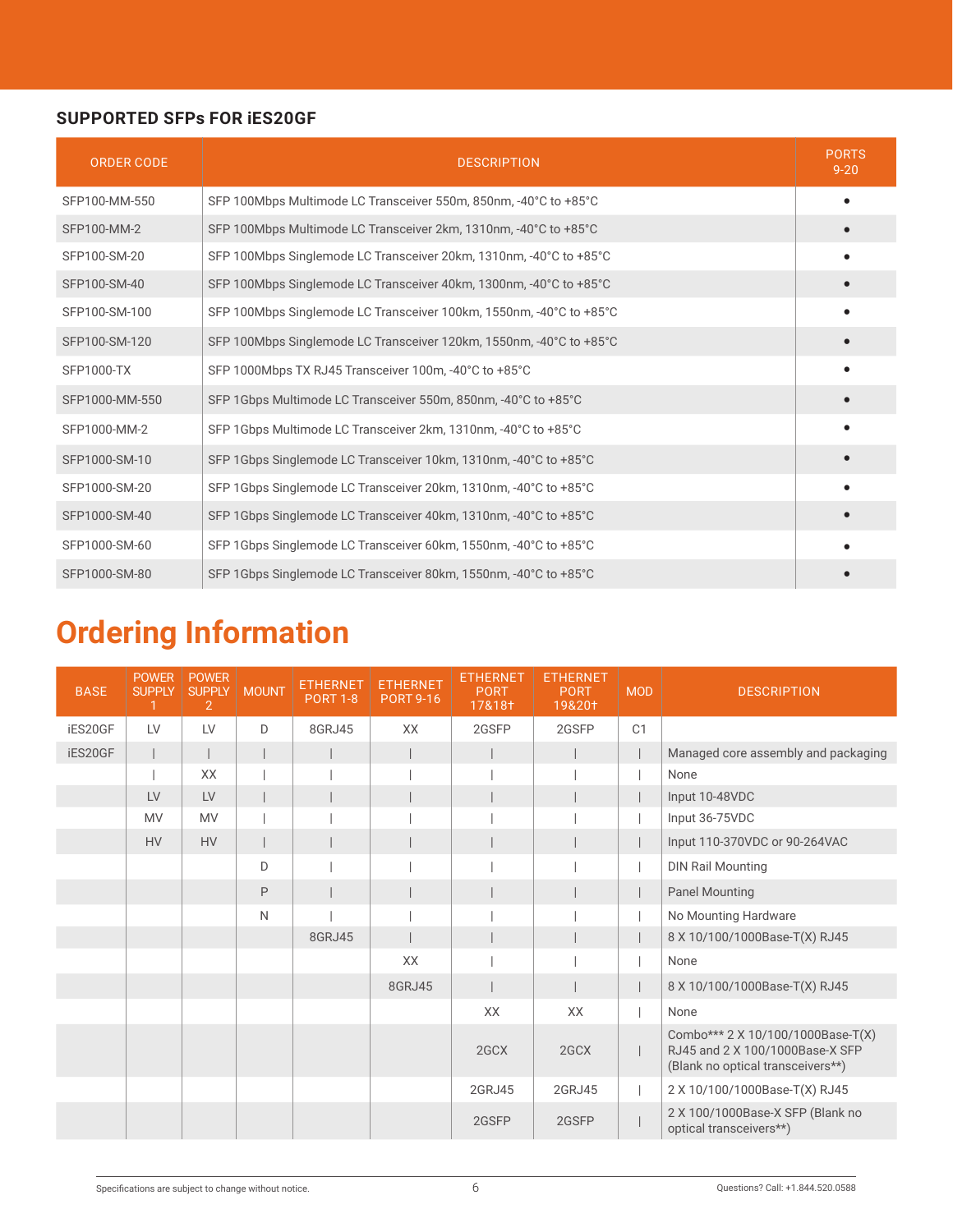### **Ordering Information**

| <b>BASE</b> | <b>POWER</b><br><b>SUPPLY</b> | <b>POWER</b><br><b>SUPPLY</b><br>$\overline{2}$ | <b>MOUNT</b> | ETHERNET<br><b>PORT 1-8</b> | <b>ETHERNET</b><br><b>PORT 9-16</b> | ETHERNET<br><b>PORT</b><br>17&18† | <b>ETHERNET</b><br><b>PORT</b><br>19&20† | <b>MOD</b>     | <b>DESCRIPTION</b>                                          |
|-------------|-------------------------------|-------------------------------------------------|--------------|-----------------------------|-------------------------------------|-----------------------------------|------------------------------------------|----------------|-------------------------------------------------------------|
|             |                               |                                                 |              |                             |                                     | 2GSFP                             | 2GSFP                                    |                | 2 X 100/1000Base-X SFP (Blank no<br>optical transceivers**) |
|             |                               |                                                 |              |                             |                                     | 2MMSC                             | 2MMSC                                    |                | 2 X 100FX Multimode SC, 1310nm, 2km                         |
|             |                               |                                                 |              |                             |                                     | 2MMST                             | 2MMST                                    |                | 2 X 100FX Multimode ST, 1310nm, 2km                         |
|             |                               |                                                 |              |                             |                                     | 2SMSC15                           | 2SMSC15                                  |                | 2 X 100FX Singlemode SC, 1310nm,<br>15km                    |
|             |                               |                                                 |              |                             |                                     | 2SMST15                           | 2SMST15                                  |                | 2 X 100FX Singlemode ST, 1310nm,<br>15km                    |
|             |                               |                                                 |              |                             |                                     | 2SMSC40                           | 2SMSC40                                  |                | 2 X 100FX Singlemode SC, 1310nm,<br>40km                    |
|             |                               |                                                 |              |                             |                                     | 2SMST40                           | 2SMST40                                  |                | 2 X 100FX Singlemode ST, 1310nm,<br>40km                    |
|             |                               |                                                 |              |                             |                                     | 2SMSC60                           | 2SMSC60                                  |                | 2 X 100FX Singlemode SC, 1310nm,<br>60km                    |
|             |                               |                                                 |              |                             |                                     | 2SMST60                           | 2SMST60                                  |                | 2 X 100FX Singlemode ST, 1310nm,<br>60km                    |
|             |                               |                                                 |              |                             |                                     | 2SMSC80                           | 2SMSC80                                  |                | 2 X 100FX Singlemode SC, 1550nm,<br>80km                    |
|             |                               |                                                 |              |                             |                                     | 2SMST80                           | 2SMST80                                  |                | 2 X 100FX Singlemode ST, 1550nm,<br>80km                    |
|             |                               |                                                 |              |                             |                                     | 2SMSC100                          | 2SMSC100                                 |                | 2 X 100FX Singlemode SC, 1550nm,<br>100km                   |
|             |                               |                                                 |              |                             |                                     | 2SMST100                          | 2SMST100                                 |                | 2 X 100FX Singlemode ST, 1550nm,<br>100km                   |
|             |                               |                                                 |              |                             |                                     | 2GMMSC                            | 2GMMSC                                   |                | 2 X 1000SX Multimode SC, 850nm,<br>550m                     |
|             |                               |                                                 |              |                             |                                     | 2GMMST                            | 2GMMST                                   |                | 2 X 1000SX Multimode ST, 850nm,<br>550m                     |
|             |                               |                                                 |              |                             |                                     | 2GSMST10                          | 2GSMST10                                 |                | 2 X 1000LX Singlemode SC, 1310nm,<br>10km                   |
|             |                               |                                                 |              |                             |                                     | 2GSMSC10                          | 2GSMSC10                                 |                | 2 X 1000LX Singlemode ST, 1310nm,<br>10km                   |
|             |                               |                                                 |              |                             |                                     | 2GSMSC40                          | 2GSMSC40                                 |                | 2 X 1000LX Singlemode SC, 1310nm,<br>40km                   |
|             |                               |                                                 |              |                             |                                     | 2GSMST40                          | 2GSMST40                                 |                | 2 X 1000LX Singlemode ST, 1310nm,<br>40km                   |
|             |                               |                                                 |              |                             |                                     | 2GSMSC70                          | 2GSMSC70                                 |                | 2 X 1000LX Singlemode SC, 1550nm,<br>70km                   |
|             |                               |                                                 |              |                             |                                     | 2GSMST70                          | 2GSMST70                                 |                | 2 X 1000LX Singlemode ST, 1550nm,<br>70km                   |
|             |                               |                                                 |              |                             |                                     |                                   |                                          | C <sub>1</sub> | <b>Conformal Coating</b>                                    |

†Ports 17 and 18 must either be Singlemode or Multimode and not mixed. Connector type must also be the same i.e. SC/ST cannot be combined with SFP or RJ45

†Ports 19 and 20 must either be Singlemode or Multimode and not mixed. Connector type must also be the samei.e. SC/ST cannot be combined with SFP or RJ45

\*\*\* Combo of the 2 ports available, only 1 Port can be used in combination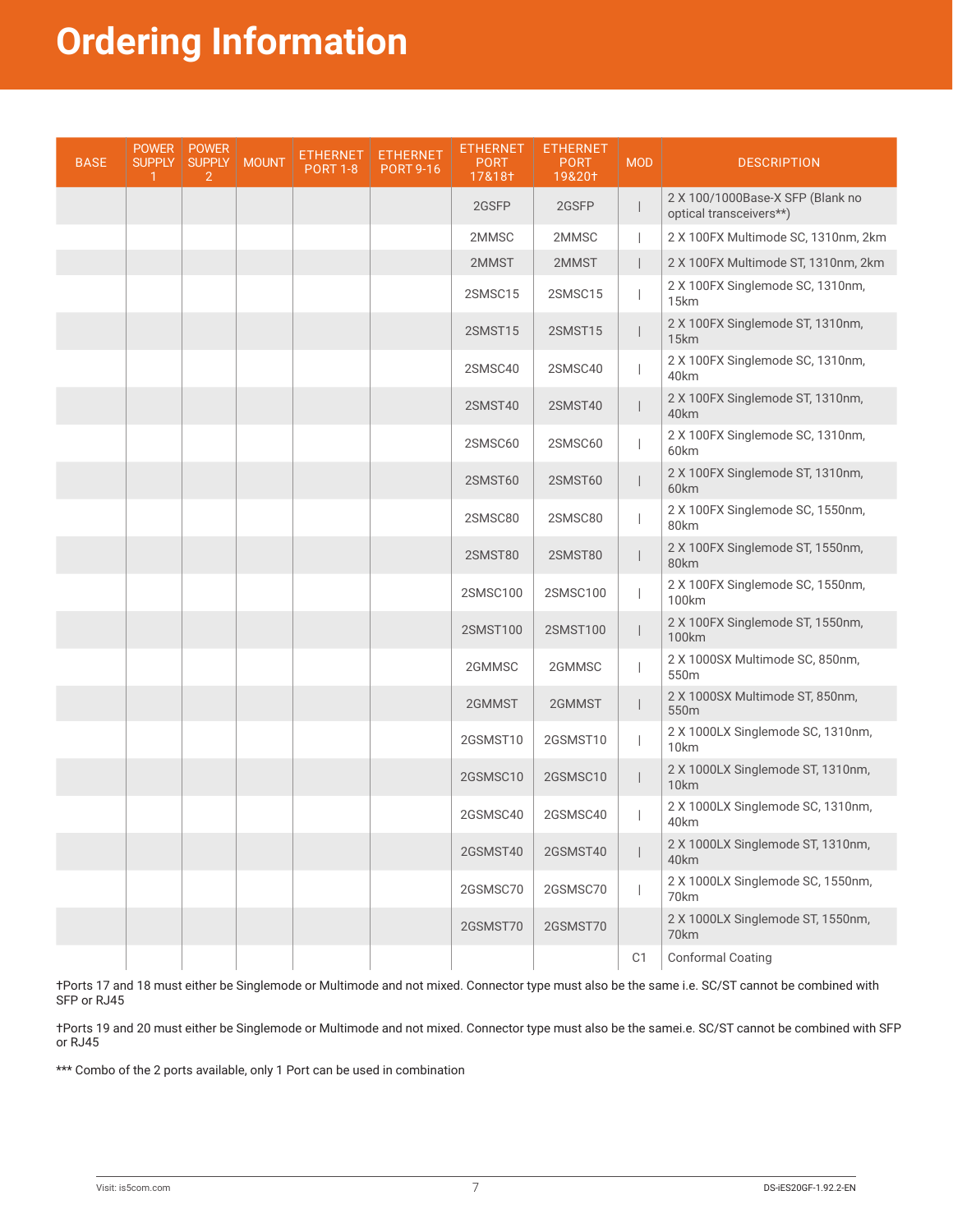#### iES20GF Sample Order Code

#### iES20GF-LV-LV-D-8GRJ45-XX-2GSFP-2GSFP

Description: 61850 - 20 Port Ethernet Switch, (Power Supply 1) Input 10-48VDC, (Power Supply 2) Input 10-48VDC, DIN Rail Mounting, (Ethernet Port 1-8)) 8 X 10/100/1000Base-T(X) RJ45, (Ethernet Port 9 -16) – None, (Ethernet Port 17&18) 2 X 100/1000Base-X SFP, (Ethernet Port 19&20) 2 X 100/1000Base-X SFP.

The same unit, may be ordered with conformal coating by appending '-C1' to the order code, for example: iES20GF-LV-LV-D-8GRJ45-XX-2GSFP-2GSFP-C1

Description: 61850 - 20 Port Ethernet Switch, (Power Supply 1) Input 10-48VDC, (Power Supply 2) Input 10-48VDC, DIN Rail Mounting, (Ethernet Port 1-8)) 8 X 10/100/1000Base-T(X) RJ45, (Ethernet Port 9 -16) – None, (Ethernet Port 17&18) 2 X 100/1000Base-X SFP, (Ethernet Port 19&20) 2 X 100/1000Base-X SFP. This system will be conformal coated.